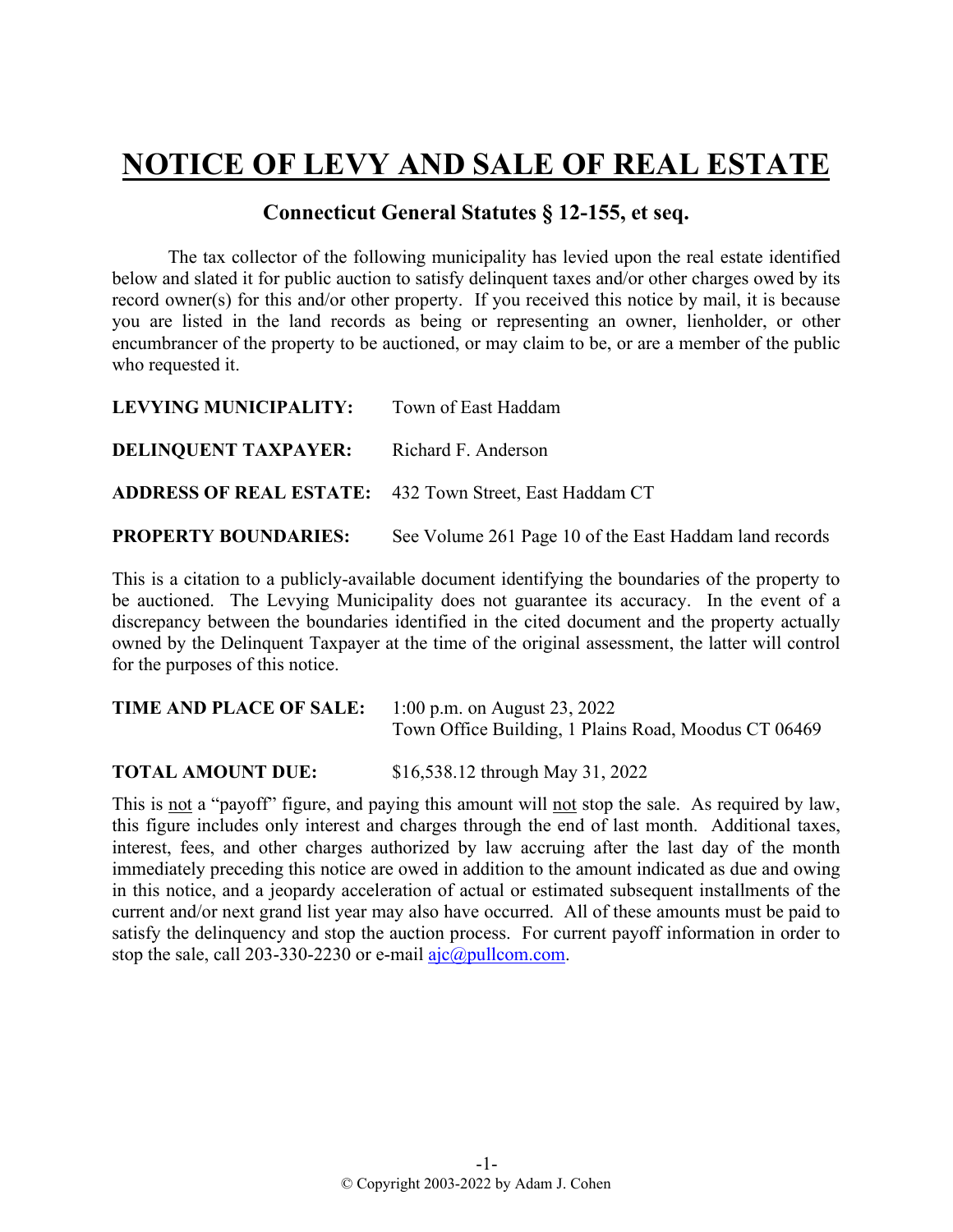**SURVIVING ENCUMBRANCES:** This property will be sold "free and clear" to the winning bidder subject only to: (1) taxes and water/sewer charges laid by the levying municipality which were not yet due and payable at the time of the levy, which is the date accompanying the signature on the first notice of this sale filed in the land records, except as are recovered from the sale; (2) the accrued taxes and water/sewer charges of any other governmental authority against this property; (3) any federal lien recorded until 30 days before the date which is six months after the auction date, except as extinguished pursuant to federal law; (4) easements, covenants and restrictions in favor of other parcels of land predating the time of the levy; (5) solely to the extent any of the delinquencies identified above was assessed on property other than the property to be sold, all encumbrances perfected before this notice was recorded; (6) interests exempt from levy and sale under the Constitution and laws of the United States; (7) the interest of any person or such person's predecessors in title for whom notice of the sale was not sent as required by law, and who had a right to such notice, and who did not in fact know of it within six months thereafter, until expiration of the limitation deadline in C.G.S. § 12-159b; (8) any monetary encumbrance recorded between May 27, 2022 and the date the first notice of this sale was filed in the land records, unless its holder is notified of the tax sale as required by law or in fact knew of it within six months thereafter; (9) any other interest not foreclosed by this tax sale procedure under state law; and (10) the effect of any federal, state, or local law and the restrictions and conditions in the tax sale notices and announced at the auction.

**PERSONS TO WHOM THIS NOTICE IS SENT:** The following persons are, or may claim to be, or may represent, the known holders of choate interests which will be affected by the sale. Absent payment in full before the auction or valid redemption within six months thereafter, the respective titles, mortgages, liens, restraints on alienation, and other encumbrances in this property in favor of all persons with actual or constructive notice thereof shall be extinguished.

| Richard F. Anderson                    | Richard F. Anderson   |                                        | Occupant              |
|----------------------------------------|-----------------------|----------------------------------------|-----------------------|
| 2 Old Hamburg Road                     | 131 Beaver Brook Road |                                        | 432 Town Street       |
| Old Lyme, CT 06371                     | Old Lyme, CT 06371    |                                        | East Haddam, CT 06423 |
|                                        |                       |                                        |                       |
| Leslie E. Anderson and Edith           |                       | Leslie E. Anderson and Edith           |                       |
| L. Anderson, or their Estates          |                       | L. Anderson, or their Estates          |                       |
| 3 Boca Chica                           |                       | 1163 Broad Street                      |                       |
| Port St. Lucie, FL 34952               |                       | Meriden, CT 06450                      |                       |
|                                        |                       |                                        |                       |
| Luigi J. Chinetti a/k/a Luigi Chinetti |                       | Luigi J. Chinetti a/k/a Luigi Chinetti |                       |
| 6733 SE Barrington Drive               |                       | 5261 Burning Tree Circle               |                       |
| Stuart, FL 34997                       |                       | <b>Stuart, FL 34997</b>                |                       |
|                                        |                       |                                        |                       |
| Luigi J. Chinetti a/k/a Luigi Chinetti |                       | Paul M. Geraghty, Esq.                 |                       |
| c/o Richard J. Novak, Esq.             |                       | Geraghty & Bonnano, LLC                |                       |
| 82 Watch Hill Drive                    |                       | 38 Granite Street                      |                       |
| Middletown, CT 06457                   |                       | New London, CT 06320                   |                       |